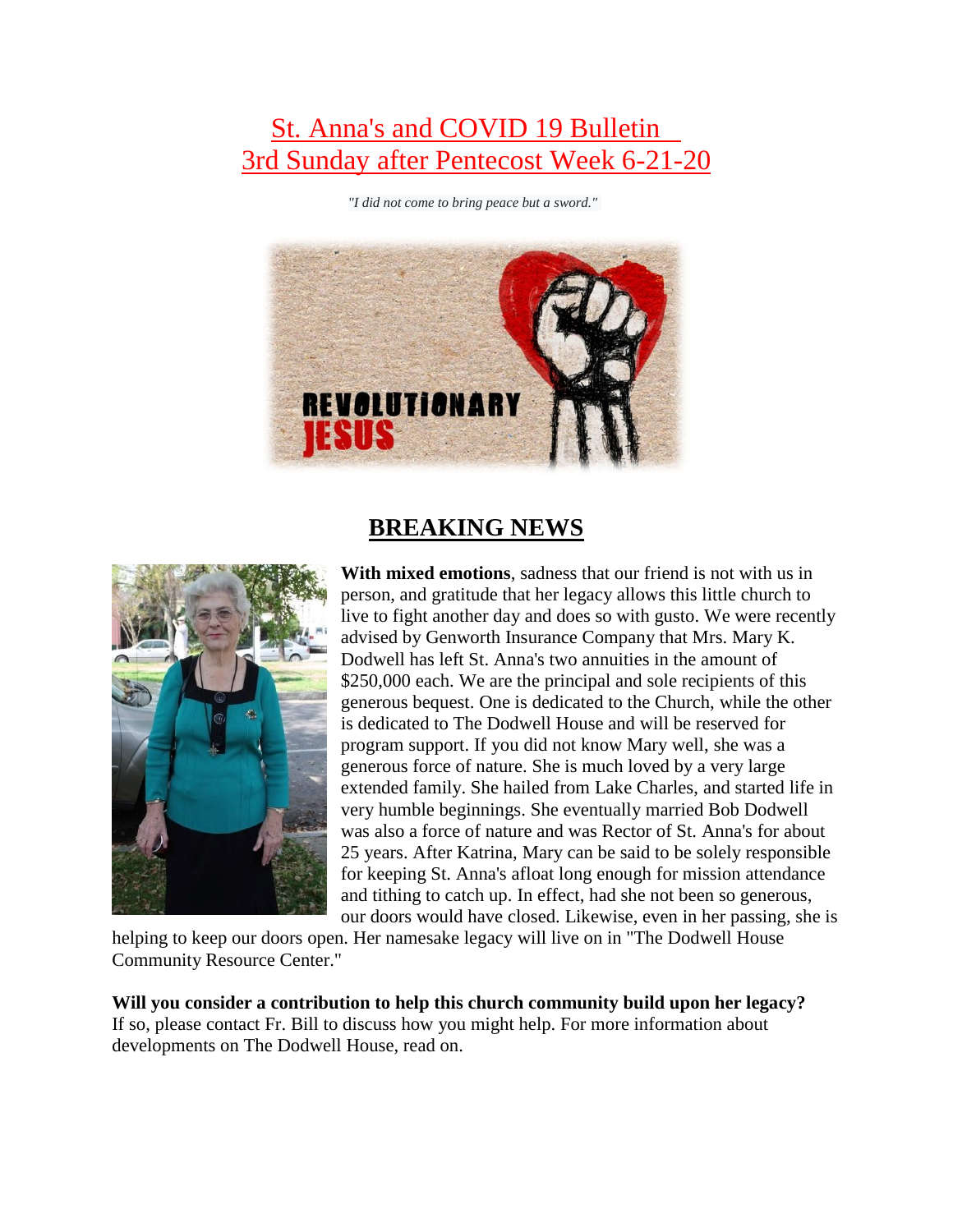**The Vestry** and I (Fr. Terry) met on the evening of June 16th. We discussed the usual business affairs of the church. To that extent we are pleased to report that we have now received our **PPE Forgivable Loan**. Receipt of those monies will insure that payroll is covered for the next two months at least. That includes both the Church staff as well as Anna's Place staff. So, that is very good news.

#### **Public Worship and Communion at St. Anna's was the central focus of the Vestry meeting**.

*The Episcopal Diocese of Louisiana* started permitting in-person worship service inside of churches beginning June 14th. The Bishop's office has announced that Communion may be offered starting July 5th. While that permission is granted, it does expect each church to develop and deploy the best health practices possible and to follow general Diocesan guidelines.

There are strict rules regarding Communion and how it is to be disbursed. Those rules were shared with the Vestry. A serious discussion about community health ensued and it bore much fruit. Perhaps the most meaningful observation was offered by Nicole Gottschalk, "I just want to be back in the Sanctuary, I want to see our church family." Positions ranged from "Let's go for it" to "I am not comfortable with go out in public at this time." Each of the Vestry members expressed varying degrees of comfort with

*, "I just want to be back in the Sanctuary, I want to see our church family."*

returning to public worship at this time. In order to get an even better understanding of where how our congregation feels about the issue, the Vestry has agreed to call members listed in our Directory and ask the following questions:

- Are you interested in coming to church to worship at the present time? YES or NO
- Should St. Anna's offer public worship at this time? YES or NO and Why?
- Are you willing to worship without Eucharist? YES or NO and Why?

You are invited to ask questions and/or make any comments that might be helpful to insure meaningful worship and safe worship. Also, it will be great to stay in touch.

When we do open our doors, seating will be limited to a maximum of 50 individuals, including altar party and musicians. The initial trial run will offer one service on a Sunday with entry starting at 10:15 a.m. Depending on turnout and requests for Pew Reservations, we will then determine if a second earlier service is needed.

Our goal and aspiration is that we may open for our first in-person public worship as soon as we reasonably can, mindful of the data concerning the health of the general population. We will host training sessions for volunteer Hosts/Greeters that will assist you with seating and any other requests that you may have. Please keep checking our website in the NEWS Section or Facebook for further information.

Until we open, please continue to join us on Facebook each Sunday at 10:30 a.m. When we do return to public worship, we will continue to have virtual Church services on Facebook.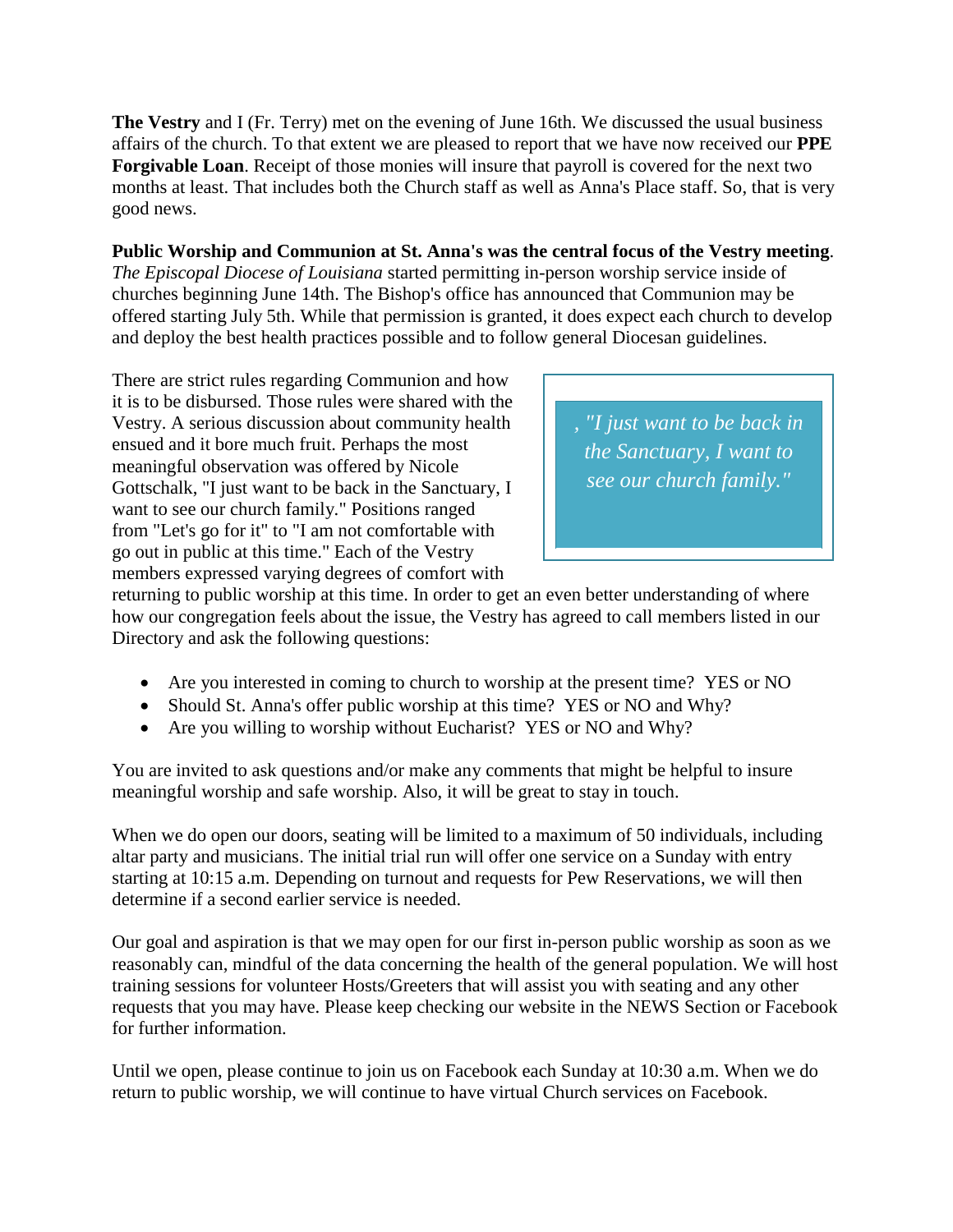## **VOLUNTEERS NEEDED to return to public worship**

We are asking for volunteers for the following new Ministries so that we can open for public worship. Each is important and we hope that you consider taking on one or more of these opportunities. These ministries **ARE CRITICAL** right now.

- **Greeters**: Now, much more than greeters, these people will be "Crowd Managers." This will involve at least one training session in how to manage folks coming to worship, including how they will safely enter and exit the church; how they may/or may not receive communion, and how to introduce folks to our new "Hospitality Table," providing missals, bulletins, masks, and Holy Water.
- **Klean Krewe**: Assuming that we host two services, these folks will be tasked with spraying down our church facility then wiping several of the surfaces down that may have been occupied. It does not require a lot of muscle but it will take (depending on the numbers of volunteers) about 20 min. max.
- **Audio Visual Ministries**. This new ministry will run a modified sound board, computer, and cameras that will record and broadcast our worship services going forward. We are looking for about four persons willing to be trained and then be on a service rota.

These new ministries are vital to the life of our church, our safe worship, and are each an expression of the Love that we hold so dear for each other. Please don't be shy, please consider volunteering for these new and vital ministries. Soon we will be together again.

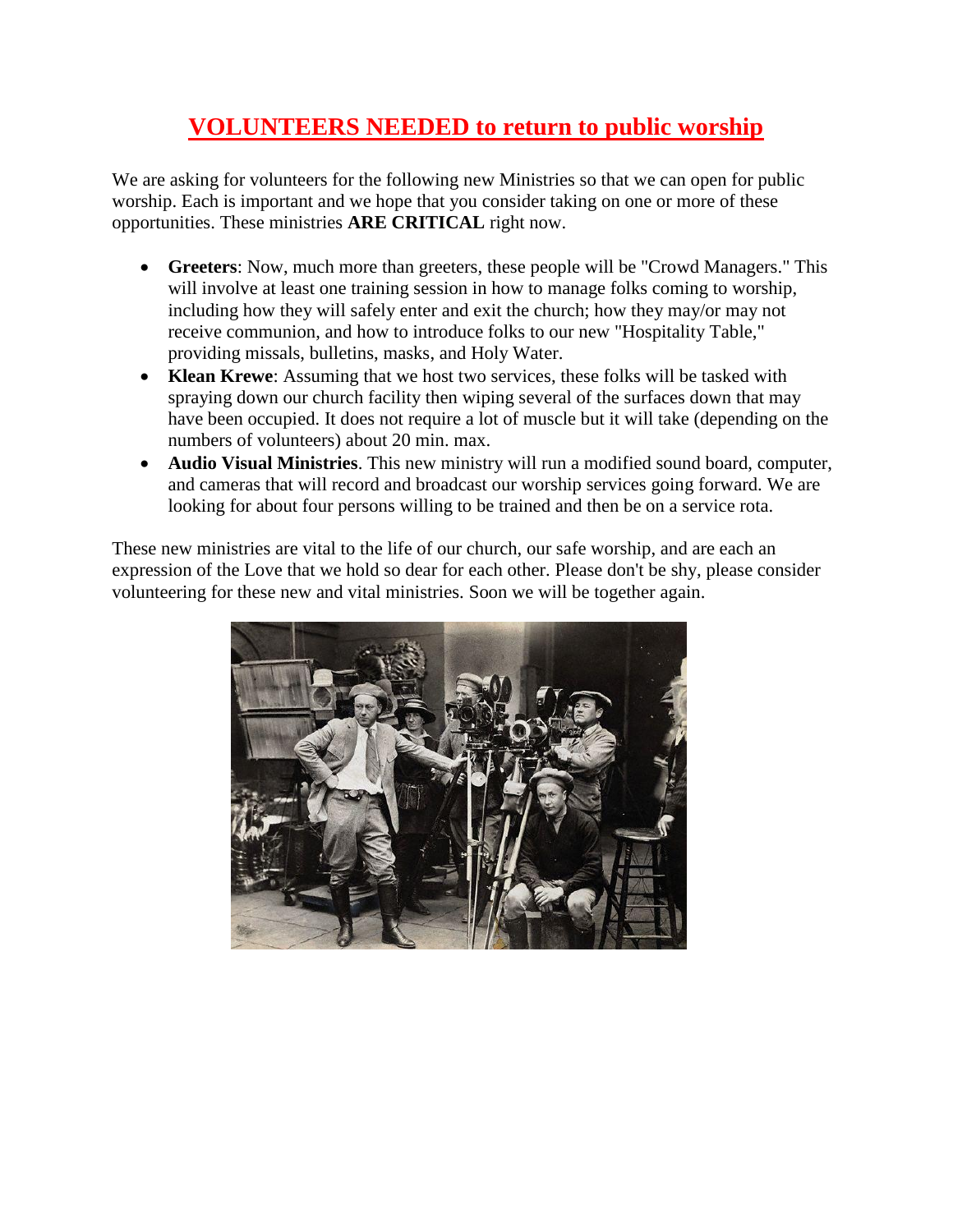# **Worship and Spiritual Aids:**

**Did you know** that any one of you can lead The Daily Office, and you are encouraged to learn how to lead one of the Daily Offices of prayer. If you think that you have a calling to lead prayer via social media please contact fr.bill@stannanola.org



#### Missals:

<https://www.stannanola.org/2020/06/03/the-season-after-pentecost-virtual-church-missal/>

Our website contains a lot of information: [www.stannanola.org](https://www.stannanola.org/) (try it out)

The Readings this Sunday are found at this link: <https://www.preparingforsunday.com/Lectionary/be36ff56ek/>

The Music for this Sunday:

Opening Hymn: #537 *Christ for the World We Sing*

Gospel/Sequence Hymn: #524 *I Love Thy Kingdom Lord* (Verses 1, 2, 4 and 5)

Music at Offering: *This Is My Father's World* Arr. K. Leach

Hymn at Communion: LEVAS #136 *I Have Decided to Follow Jesus*

Closing Hymn: WLP #756 *Lead Me, Guide Me, Along the Way*

If you wish to have a hymnal for use in the home email luigi@stannanola.org and we will make sure one is available to be checked and for pick up.



**COFFEE HOUR! is suspended at the present time**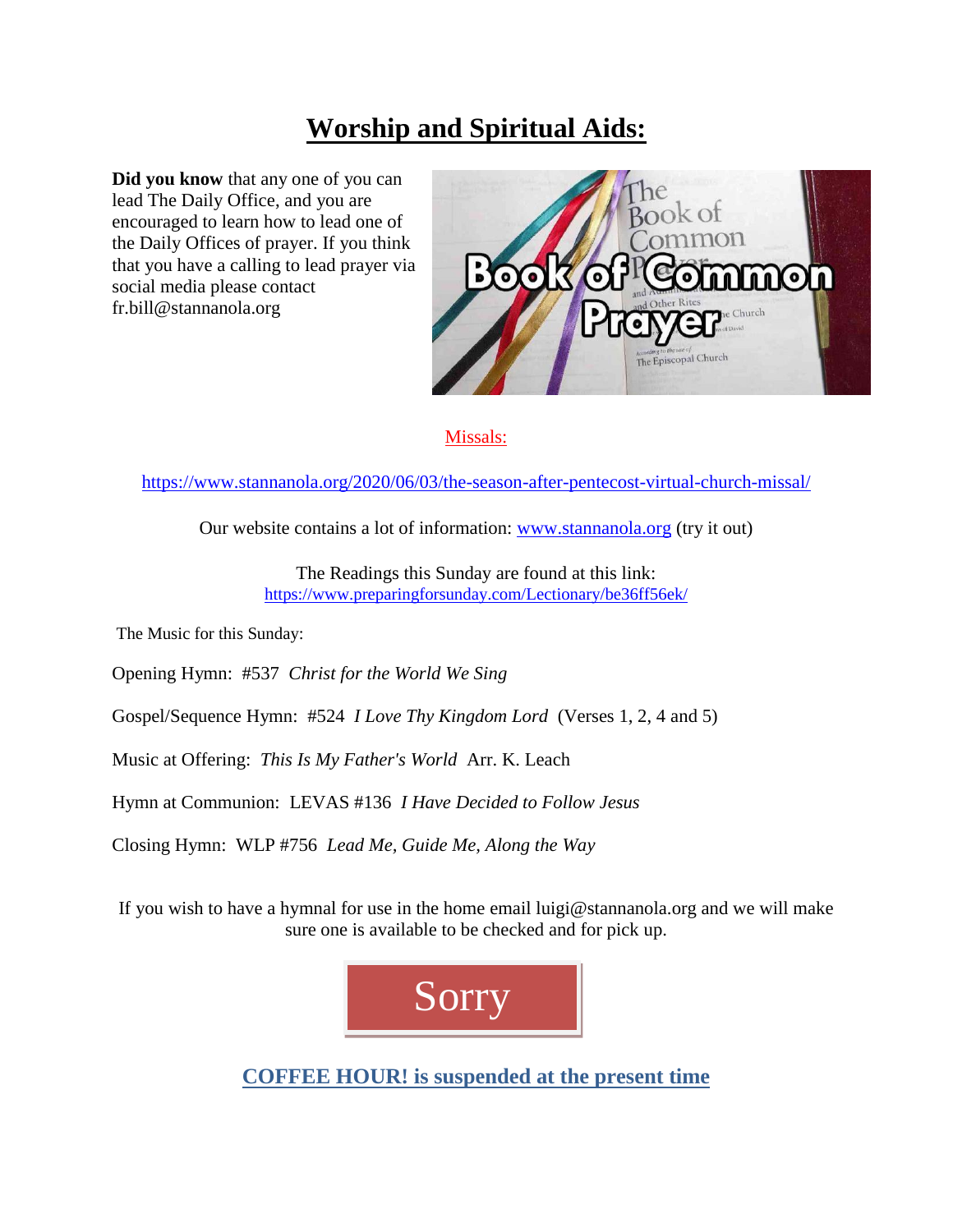## **Missions & Ministries Update**

### **Adult Christian Education - Enrollment now open**

We are so very excited to begin our next adventure in an overview of The New Testament. This is a continuation of an earlier class that focused on the Old Testament. If you were part of that group or if you are simply new to us and want a basic understanding of our Christian Bible then SIGN UP! I am truly excited to introduce your mentor for this class:



Lori Frey Ranner is a New Orleans native. Raised in the Roman Church, she holds a double B.A. in History and Classics from Loyola University New Orleans and an M.Phil. in Byzantine Studies from the University of Oxford (Keble, 1996), with a concentration in Ecclesiastical History. Her area of academic specialization is Latin and Greek ecumenical relations in the period following the Fourth Crusade. Between 1999-2014, she held the post of extraordinary lecturer at Loyola New Orleans in the Departments of History and Classics. She currently teaches Latin, Ancient Greek, and World Religions at Ursuline Academy. She is married and mother to three children. In her oodles and oodles of free time, she is writing one novel, editing a second, and turning a third into a podcast.

The multi-part class will begin June (DATE) on Sunday mornings from 9 - 10:00 a.m. This is a curriculum driven class with workbooks by Kerygma. If you are new to the class, please let me know so that I can order you a workbook. Lori brings a lot of knowledge and professionalism to the table. This is so very exciting!

### **3 New Classes Coming Soon!**

**An Instructed Eucharist** in a three part video class that will take the adult learner through each step of our traditional worship service explaining why, how, and where it came from. Led by Fr. Terry and Allison Reid. Sign up for this class will be offered shortly and you will receive a link for enrollment.

**Inquirers Class** will also be opened up soon. A survey of the Episcopal Church what it believes, its history, and how it functions (governance).

**Anglicanism** will be offered as a deep dive into our faith and its history. This will largely be based on readings and discussion. The class size is limited to 5 persons.

If you are interested in registering for any of these classes, or for further information, please contact Fr. Terry at fr.bill@stannanola.org or 504-947-2121.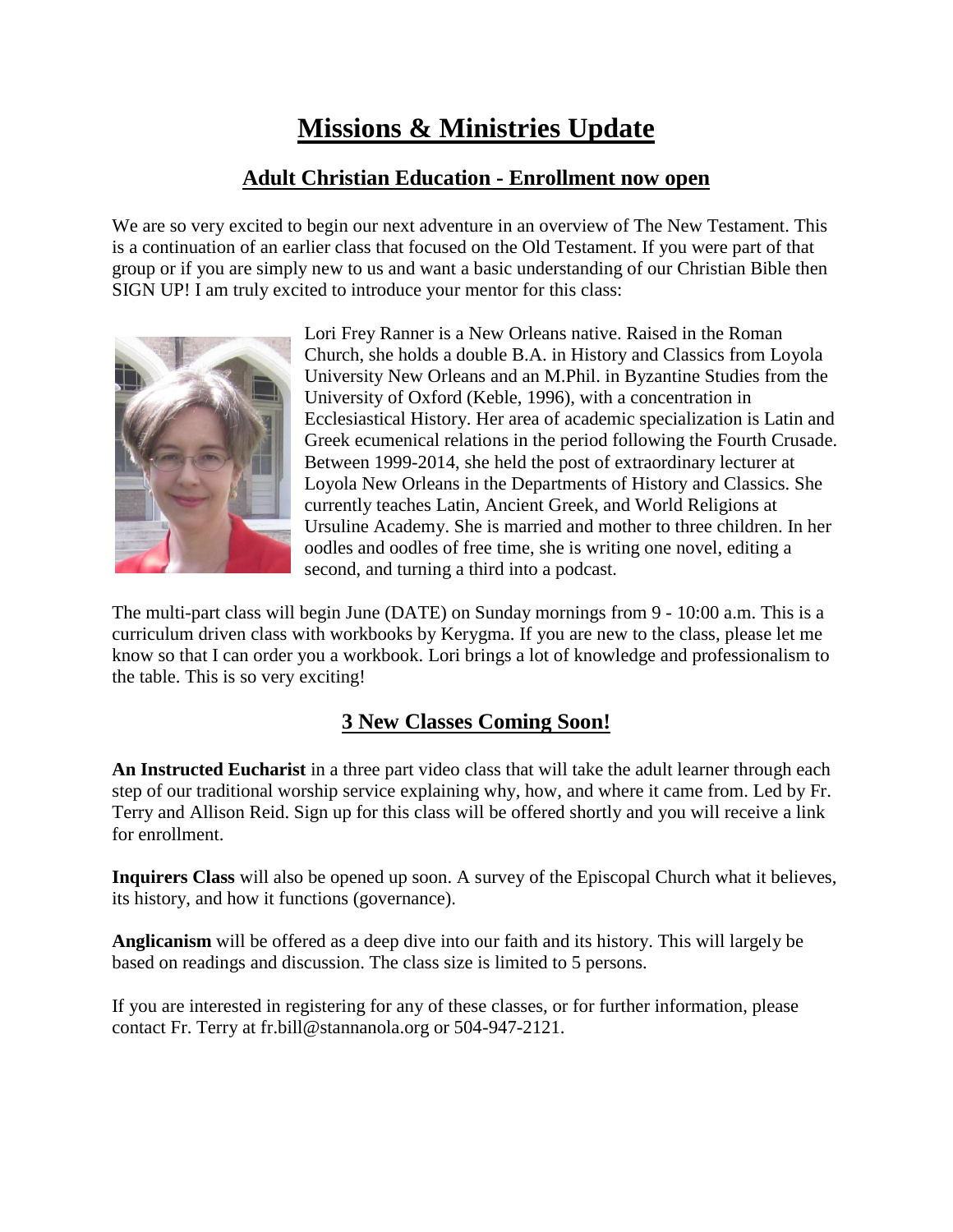#### **2020 Food Pantry Shopping List from Br. Don and Company Make'n Groceries with Brother Don**

Brother Don has a new email address: [Pantry@stannanola.com](mailto:Pantry@stannanola.com) and you may ask why that is. Well, Brother Don will be enjoying two wonderful experiences. He will assume his final vows as a Friar in the Order of St. Francis and Claire in June.

The June donations food list is as follows: <https://www.stannanola.org/2020/05/25/junes-pantry-list-help-us-help-the-hungry/>



#### **Food Pantry Volunteer Spotlight**

Meet two members of our community, Jay and Pamela Terrill, who are in so many ways ROCK STARS. Each month, these two venture out "make'n groceries" for St. Anna's Food Pantry. That is hard and heavy lifting work but they show up each time when called upon and do this work.

God bless and keep them. Jay is on the Vestry and serves at the Altar. Pamela was one of the selected artists for one of our logos. They live in Mereaux and are devoted parishioners.

Thank you so much from the entire Food Pantry team. We could not do it without you.

## **Congratulations Graduates**



Congratulations to Roderick Parker, Class of 2020!

Roderick graduated with a 3.7 GPA from M.L. King High School, and plans to continue his studies in college by majoring in Business. Mr. Parker for the past couple of years has held down a job at a local restaurant while attending to his studies. We are proud of all his achievements, and we have enjoyed his partcipation over the years in Anna's Place. Many of you may recognize the Parker family. They have been active participants in Anna's Place NOLA almost since it was started.

We should also give a shout out Darryl Durham who has mentored Roderick for several years, always staying in touch. In some small way we

also believe that the several years of time he spent in Anna's Place helped him get over some of the rough spots in his life. We are so very proud of Roderick Parker - next up Derri Parker.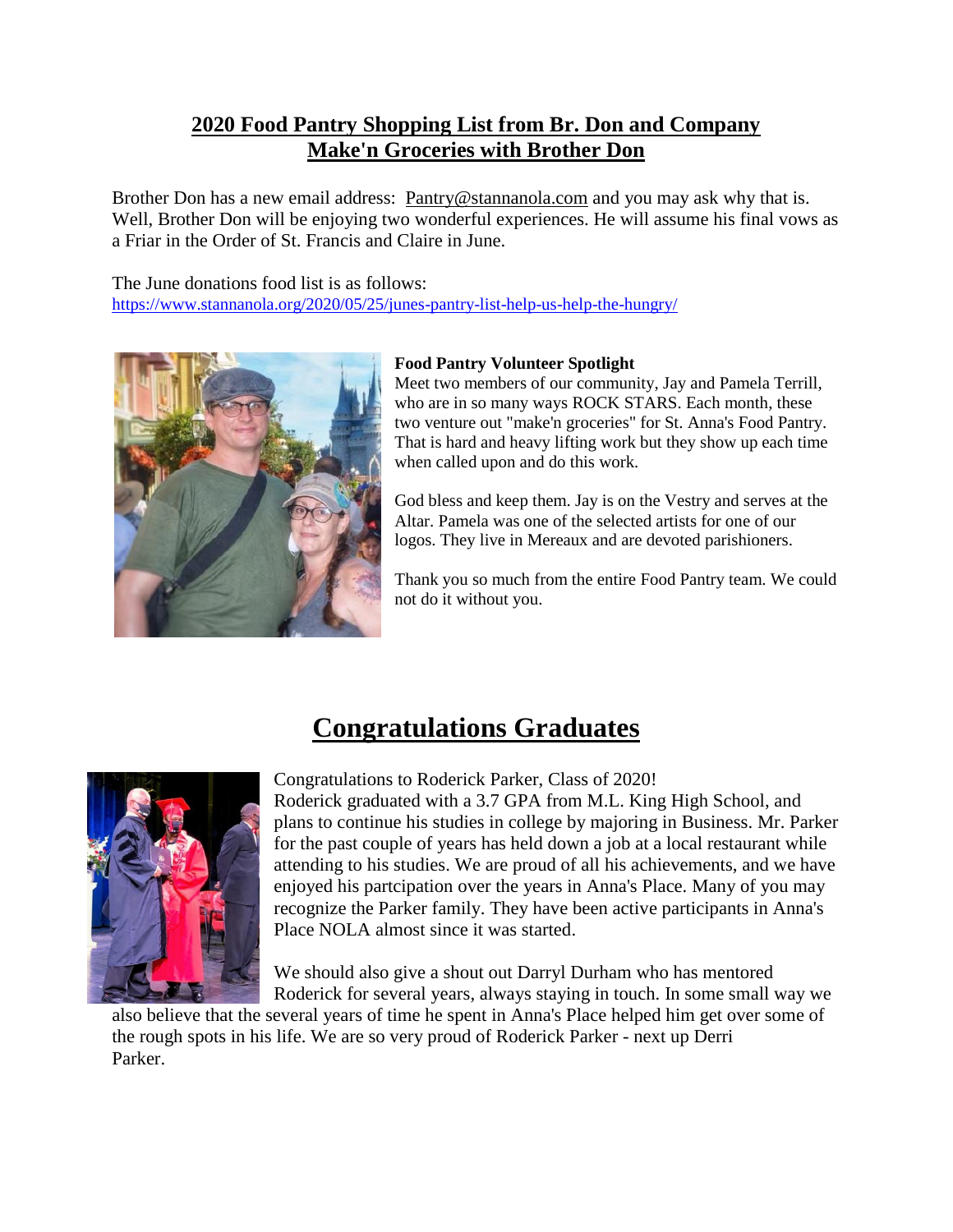Te'Era Coleman has for quite some time been a great asset to Anna's Place NOLA programming. She has kept the wheels turning and been an excellent programming coordinator as well as volunteer coordinator. Te'Era is very helpful in the area of logistics as well. But being young and very talented she is moving to New York City to pursue further educational and professional opportunities. She will be departing towards the end of our Summer programming. We wish her all the very best!



### **Prayer Requests for Sunday**

Parishioners please send your prayer requests to Brother Don via email prior to Friday at Noon if at all possible. Brother will submit a consolidated list of prayers to Fr Bill for our Sunday Mass each week. [dondubay504@aol.com](mailto:dondubay504@aol.com)

#### The Church Office

OFFICE HOURS: Spiritual Direction, Consultation, Hearing of Confessions, or just to visit. Here is the criteria; here are the Conditions:

- It is by appointment only. Call the Church or email us. We will set it up.
- We will maintain safe distancing and have sanitizer present.
- If you have a fever or are sick let us know and Fr. Terry will call you. STAY HOME.
- If you want to talk SKYPE or ZOOM on another day just reach out and we can make that happen as well.

Fr. Terry and the spiritual team are available to you to talk, meet on the internet, or meet during Office Hours for prayer, for discussion, for Confession, or simply to sit with someone in the church. Reach out to us because we can make it safe and yet stay connected. In our team is Deacon Buck, Deacon Joyce Jackson, Pastor Claire Brooks, Br. Don and myself. We are here for you. Call or email. **Please do not let the isolation get to you. Do not struggle alone with depression (clinical or otherwise) give us a call.**

> Church Giving Opportunitieshelp us keep the missions going!